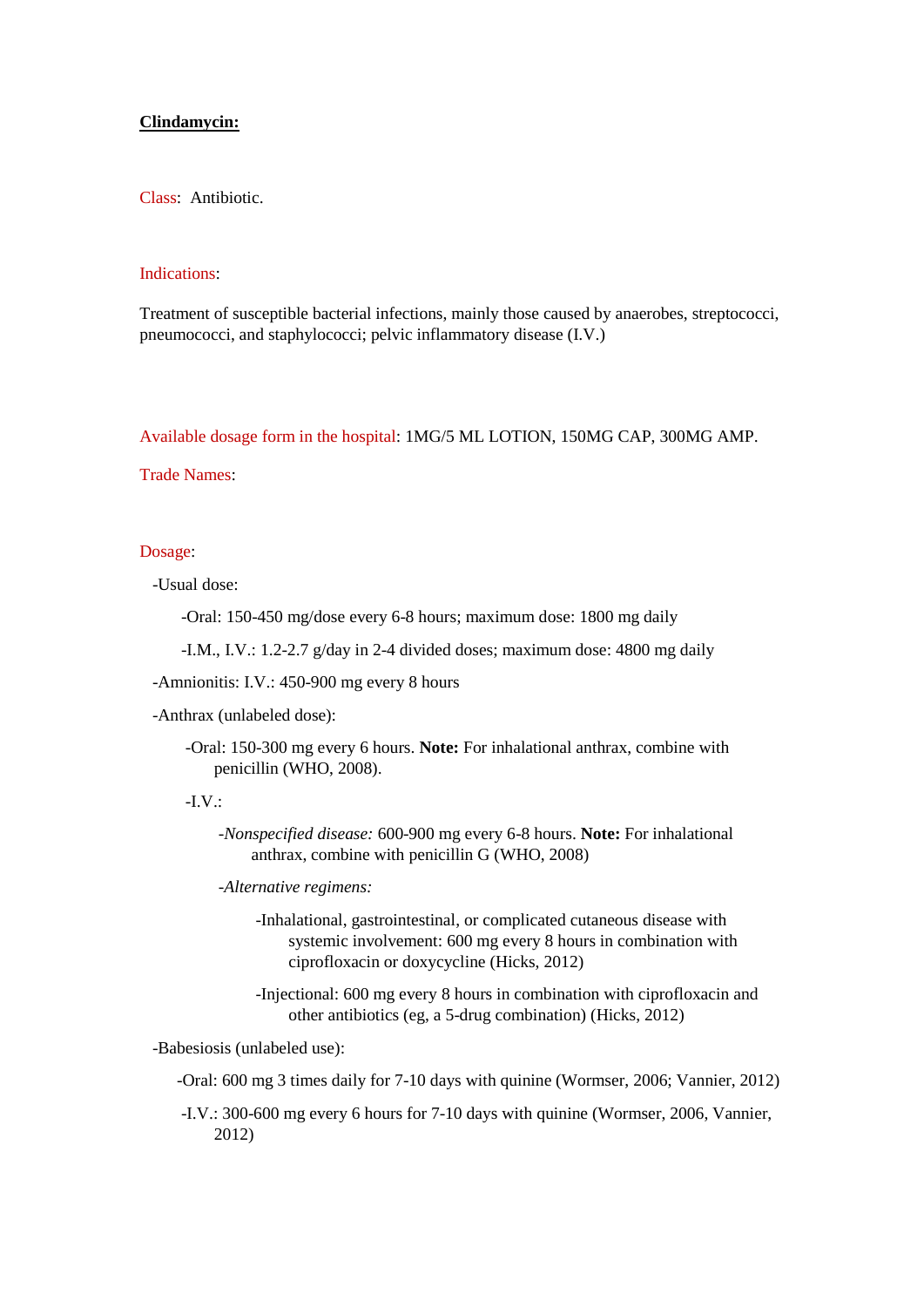**Note:** Relapsing infection may require at least 6 weeks of therapy (Vannier, 2012)

- -Bacterial vaginosis (unlabeled use): *Oral:* 300 mg twice daily for 7 days (CDC, 2010)
- -Bite wounds (canine): Oral: 300 mg 4 times daily with a fluoroquinolone
- -Cellulitis due to MRSA (unlabeled use): Oral: 300-450 mg 3 times daily for 5-10 days (Liu, 2011)
- -Complicated skin/soft tissue infection due to MRSA (unlabeled use): I.V., Oral: 600 mg 3 times daily for 7-14 days (Liu, 2011)
- -Gangrenous pyomyositis: I.V.: 900 mg every 8 hours with penicillin G
- -Group B streptococcus (neonatal prophylaxis) (unlabeled use): I.V.: 900 mg every 8 hours until delivery (CDC, 2010)
- -Malaria, severe (unlabeled use): I.V.: Load: 10 mg/kg followed by 15 mg/kg/day divided every 8 hours *plus* I.V. quinidine gluconate; switch to oral therapy (clindamycin *plus* quinine) when able for total clindamycin treatment duration of 7 days (Note: Quinine duration is region specific, consult CDC for current recommendations) (CDC, 2009)
- -Malaria, uncomplicated treatment (unlabeled use): Oral: 20 mg/kg/day divided every 8 hours for 7 days *plus* quinine (CDC, 2009)
- -Orofacial/parapharyngeal space infections:
	- -Oral: 150-450 mg every 6 hours for at least 7 days; maximum dose: 1800 mg daily
	- -I.V.: 600-900 mg every 8 hours
- -Osteomyelitis due to MRSA (unlabeled use): I.V., Oral: 600 mg 3 times daily for a minimum of 8 weeks (some experts combine with rifampin) (Liu, 2011)
- -Pelvic inflammatory disease: I.V.: 900 mg every 8 hours with gentamicin (conventional or single daily dosing); 24 hours after clinical improvement may convert to oral doxycycline 100 mg twice daily **or**clindamycin 450 mg 4 times daily to complete 14 days of total therapy. Avoid doxycycline if tubo-ovarian abscess is present (CDC, 2010).
- -Pharyngitis, group A streptococci (IDSA recommendations): Oral:
	- *-Acute treatment in penicillin-allergic patients:* 21 mg/kg/day divided every 8 hours (maximum: 300 mg per dose) for 10 days (Shulman, 2012)
	- *-Chronic carrier treatment:* 20-30 mg/kg/day divided every 8 hours (maximum: 300 mg per dose) for 10 days (Shulman, 2012)

 *-Pneumocystis jirovecii* pneumonia (unlabeled use):

-I.V.: 600-900 mg every 6-8 hours with primaquine for 21 days (CDC, 2009)

-Oral: 300-450 mg every 6-8 hours with primaquine for 21 days (CDC, 2009)

 -Pneumonia due to MRSA (unlabeled use): I.V., Oral: 600 mg 3 times daily for 7-21 days (Liu, 2011)

-Prophylaxis against infective endocarditis (unlabeled use):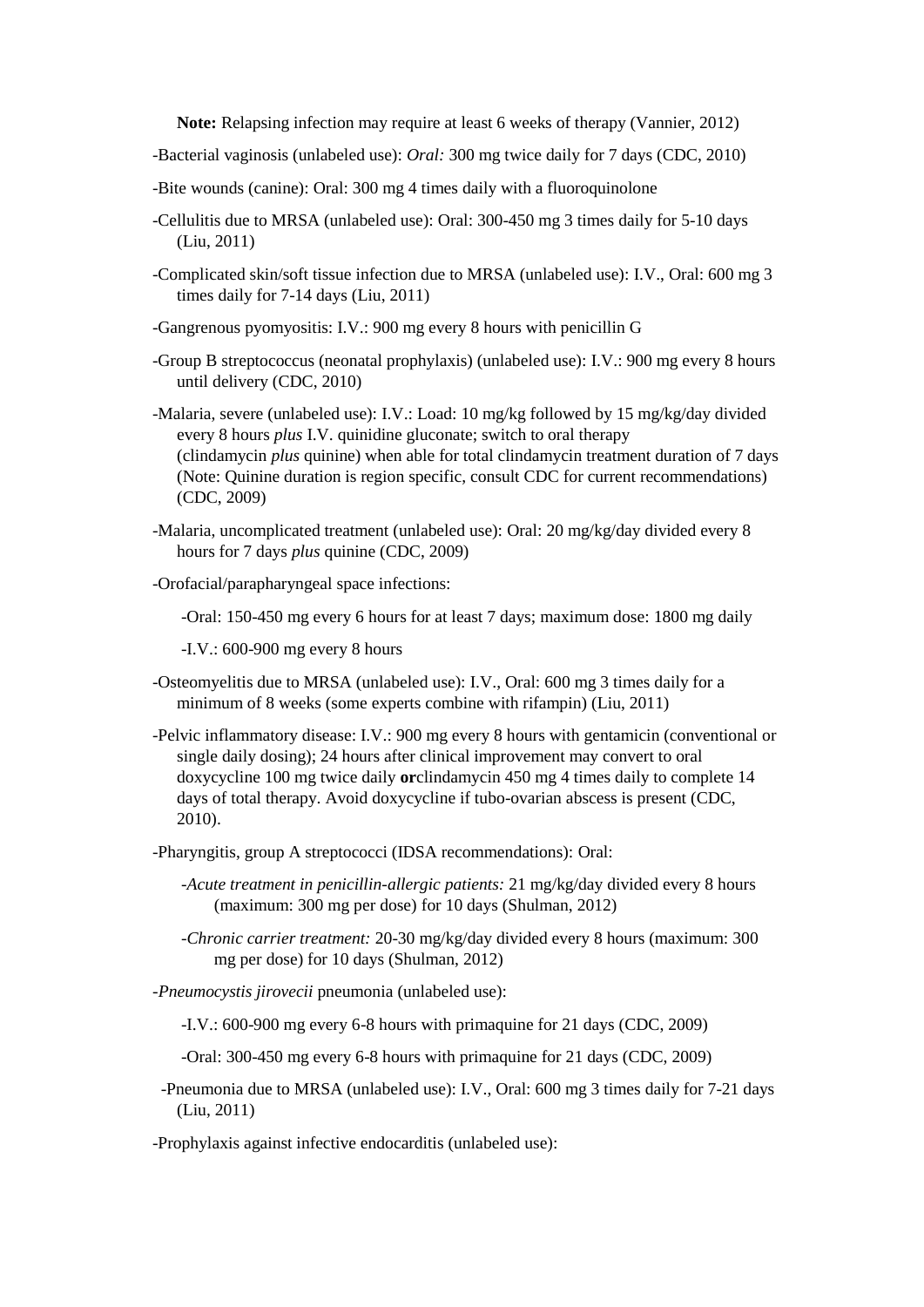- -Oral: 600 mg 30-60 minutes before procedure with no follow-up dose needed (Wilson, 2007)
- -I.M., I.V.: 600 mg 30-60 minutes before procedure. Intramuscular injections should be avoided in patients who are receiving anticoagulant therapy. In these circumstances, orally administered regimens should be given whenever possible. Intravenously administered antibiotics should be used for patients who are unable to tolerate or absorb oral medications (Wilson, 2007).

 **Note:** American Heart Association (AHA) guidelines now recommend prophylaxis only in patients undergoing invasive procedures and in whom underlying cardiac conditions may predispose to a higher risk of adverse outcomes should infection occur. As of April 2007, routine prophylaxis for GI/GU procedures is no longer recommended by the AHA.

- -Prophylaxis in total joint replacement patients undergoing dental procedures which produce bacteremia (unlabeled use):
	- -Oral: 600 mg 1 hour prior to procedure (ADA, 2003)
	- -I.V.: 600 mg 1 hour prior to procedure (for patients unable to take oral medication) (ADA, 2003)

-Prosthetic joint infection:

- *-Chronic antimicrobial suppression, Staphylococci (oxacillin-susceptible) (alternative to cephalexin or cefadroxil) (unlabeled use):* Oral: 300 mg every 6 hours (Osmon, 2013)
- *-Propionibacterium acnes, treatment (alternative to penicillin G or ceftriaxone):*

-Oral: 300-450 mg every 6 hours for 4-6 weeks (Osmon, 2013)

-I.V.: 600-900 mg every 8 hours for 4-6 weeks (Osmon, 2013)

- -Septic arthritis due to MRSA (unlabeled use): I.V., Oral: 600 mg 3 times daily for 3-4 weeks (Liu, 2011)
- -Toxic shock syndrome: I.V.: 900 mg every 8 hours with penicillin G or ceftriaxone
- **-**Toxoplasmosis (HIV-exposed/positive; secondary prevention [unlabeled use]): Oral: 600 mg every 8 hours (with pyrimethamine and leucovorin calcium) (CDC, 2009)

### Renal Impairment :

-No dosage adjustment required in renal impairment.

-Poorly dialyzed; no supplemental dose or dosage adjustment necessary, including patients on intermittent hemodialysis, peritoneal dialysis, or continuous renal replacement therapy (eg, CVVHD).